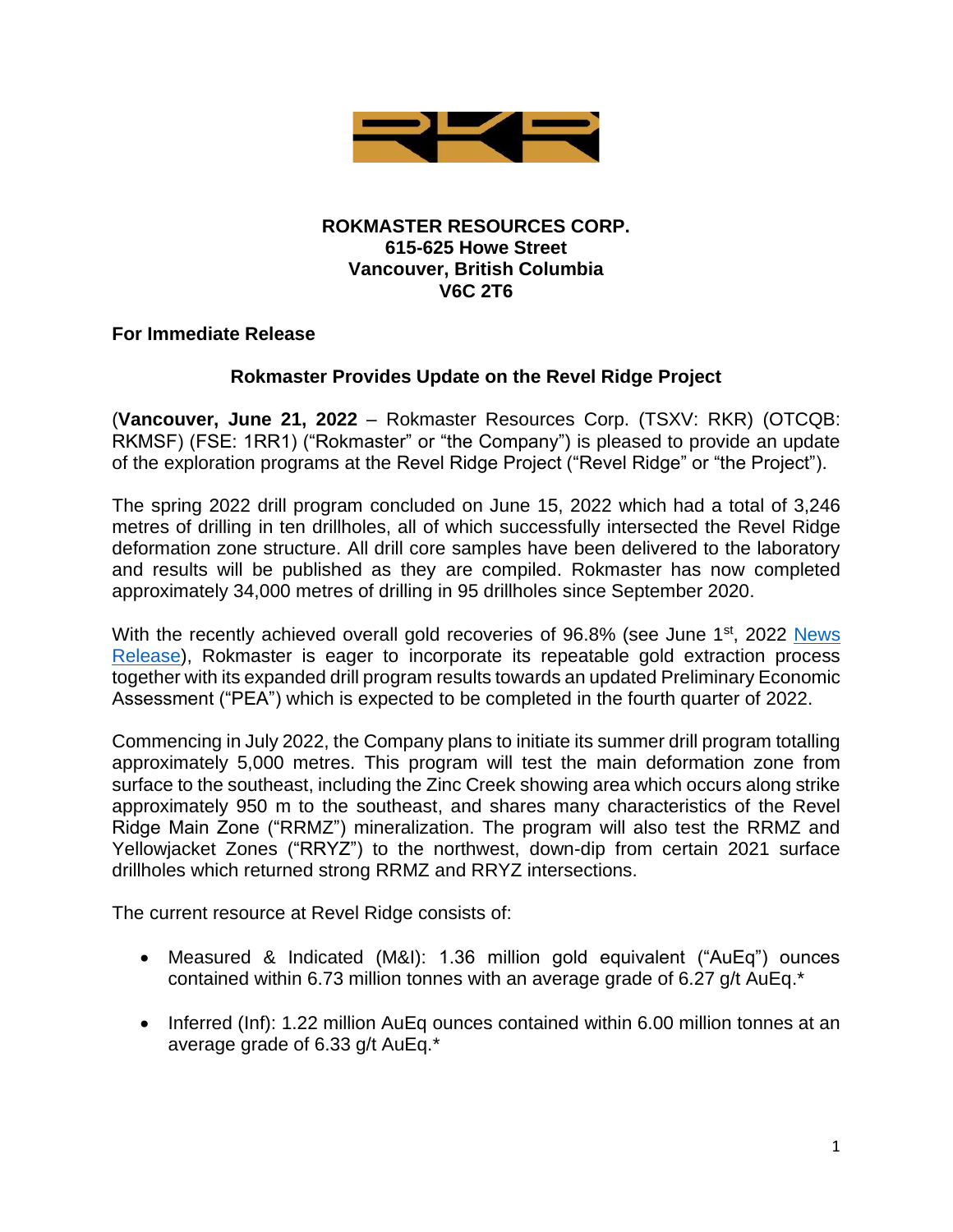John Mirko, President and CEO of Rokmaster stated:

"Rokmaster's aggressive drill programs continue to target areas well outside of the current Mineral Resource boundaries, with previously revised AuEq values documented in the Measured, Indicated, and Inferred early 2022 Mineral Resource Estimate. Rokmaster previously added significant AuEq ounces in every classification, and with the Revel Ridge Project hosting one of the largest undeveloped orogenic polymetallic-gold deposits in the Western Cordillera, we are optimistic about continued expansion with each successive drill program. The RRMZ currently has a strike length exceeding 3.2 km with a down-dip extent exceeding 1.2 km as defined by diamond drilling. Geological and geochemical data suggests that the Revel Ridge deformation zone, the structure hosting the RRMZ mineralization, has a strike length exceeding 6 km so the potential area to explore is nearly double the current extent of the RRMZ. Given the recent metallurgical test achievements showing overall gold recoveries of 96.8% in the Revel Ridge Main Zone and the continued expansion of known mineralized zones, I'm confident the Revel Ridge Project has been significantly de-risked and is on track to moving Rokmaster closer to achieving its goal of becoming a significant producer."

# **Corporate Updates**

Rokmaster is pleased to report the appointment of Mr. Connor Malek, B.Sc. to the position of Vice President of Exploration for the Company. Mr. Malek has been active in the mineral exploration business for over 12 years. Following two years' experience in remote geochemical sampling and underground and open-pit gold production in Western Australia, Mr. Malek completed a B.Sc. (High Honors) in Geology from the University of Saskatchewan. Mr. Malek then assisted with the expansion of Nexgen Energy's Arrow uranium deposit before starting with a partner at First Geolas Consulting, where he worked for multiple mineral exploration companies while prospecting and developing exploration projects. With extensive experience in the research and exploration of many commodities in multiple geological environments and jurisdictions, Mr. Malek has come to manage numerous prospecting, geochemical sampling, geophysical, and complex drilling programs, specializing in efficient planning, execution and reporting on field work. Connor will continue to work closely with Dr. Jim Oliver on the Company's Revel Ridge Project.

In addition, the Company has granted 5,000,000 incentive stock options to certain directors, officers, consultants and advisors of the Company under the Company's stock option plan. The options are exercisable for a period of 5 years at an exercise price of \$0.20 per common share.

For more information please visit our website: [www.rokmaster.com](http://www.rokmaster.com/) or please contact Mr. John Mirko, President & CEO at [jmirko@rokmaster.com,](mailto:jmirko@rokmaster.com) Ph. 1-604-290-4647 or

For shareholder information please contact: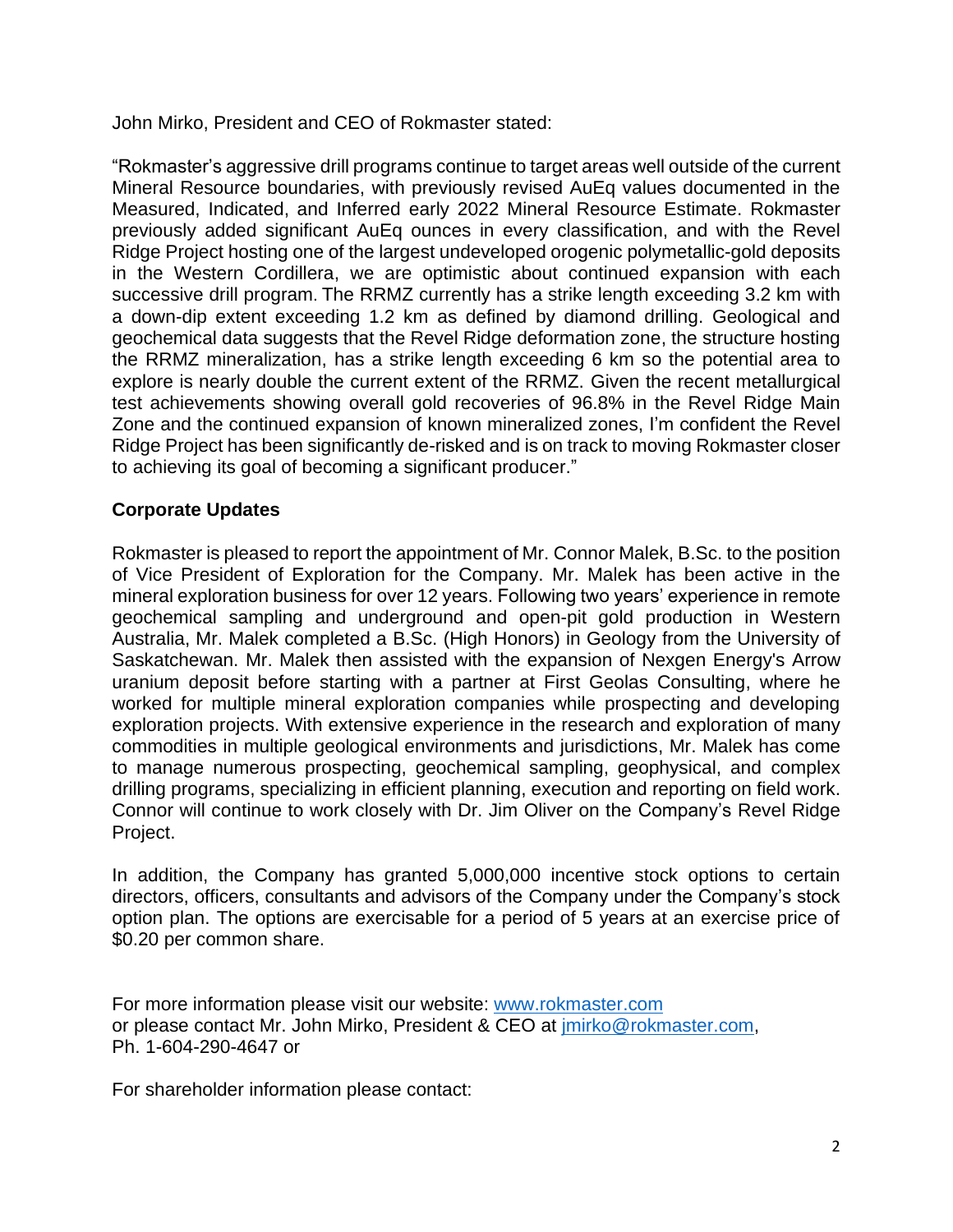Mike Kordysz, [mkordysz@rokmaster.com,](mailto:mkordysz@rokmaster.com) Ph. +1 (604) 319-3171

On Behalf of the Board of Directors of

## **Rokmaster Resources Corp.**

John Mirko, President & Chief Executive Officer.

*Neither TSX Venture Exchange nor its Regulation Services Provider (as that term in defined in the policies of the TSX Venture Exchange) accepts responsibility for the adequacy or accuracy of this press release.* 

## **About Rokmaster**

Rokmaster controls a portfolio of three significant exploration and development projects all of which are located in southern British Columbia in regions of excellent infrastructure. The three projects include:

- 1. *Revel Ridge.* Rokmaster is currently updating a PEA and conducting property wide exploration and drill programs at the Revel Ridge Project located in southeastern British Columbia 35 km's north of the City of Revelstoke. Revel Ridge is host to a high-grade gold and polymetallic orogenic sulphide deposit which has been the subject of a PEA Technical Report dated December 8, 2020 and a Technical Report of an Updated Mineral Resource Estimate on the Revel Ridge Property, dated January 17, 2022.
- 2. *Big Copper.* Rokmaster controls the Big Copper Property in the Kimberley area of southern British Columbia. Big Copper is a high-grade copper-silver occurrence hosted in mid-Proterozoic rocks. Copper-silver mineralization has been traced for 4.5 km along strike and is exposed in a series of adits and trenches over approximately 500 m of vertical relief. Big Copper likely belongs to a class of stratabound replacement copper-silver deposits hosted within mid – Proterozoic quartzitic sediments. The style and stratigraphic setting of mineralization at Big Copper may be analogous to similar stratabound silver-copper deposits in NW Montana, e.g., the Troy Mine (a significant past producer of copper and silver) and Hecla's Montanore pre-development project, with, 112 million tonnes Inferred at 54.8 g/t Ag and 0.7% Cu\*. (Hecla, 2020 Annual Report, Pg. 119. [www.hecla](http://www.hecla-mining.com/)[mining.com\)](http://www.hecla-mining.com/).<sup>1</sup>

*Footnote (1). The qualified person has been unable to verify this inferred resource.*

3. *Duncan Lake Zinc.* Duncan is a carbonate hosted silver-lead-zinc deposit located near Duncan Lake in southern British Columbia. The deposit is hosted within a Cambrian age Badshot Limestone which also hosts Zn-Pb-Ag mineralization at Teck's recently producing Pend Oreille Mine as well as past producers including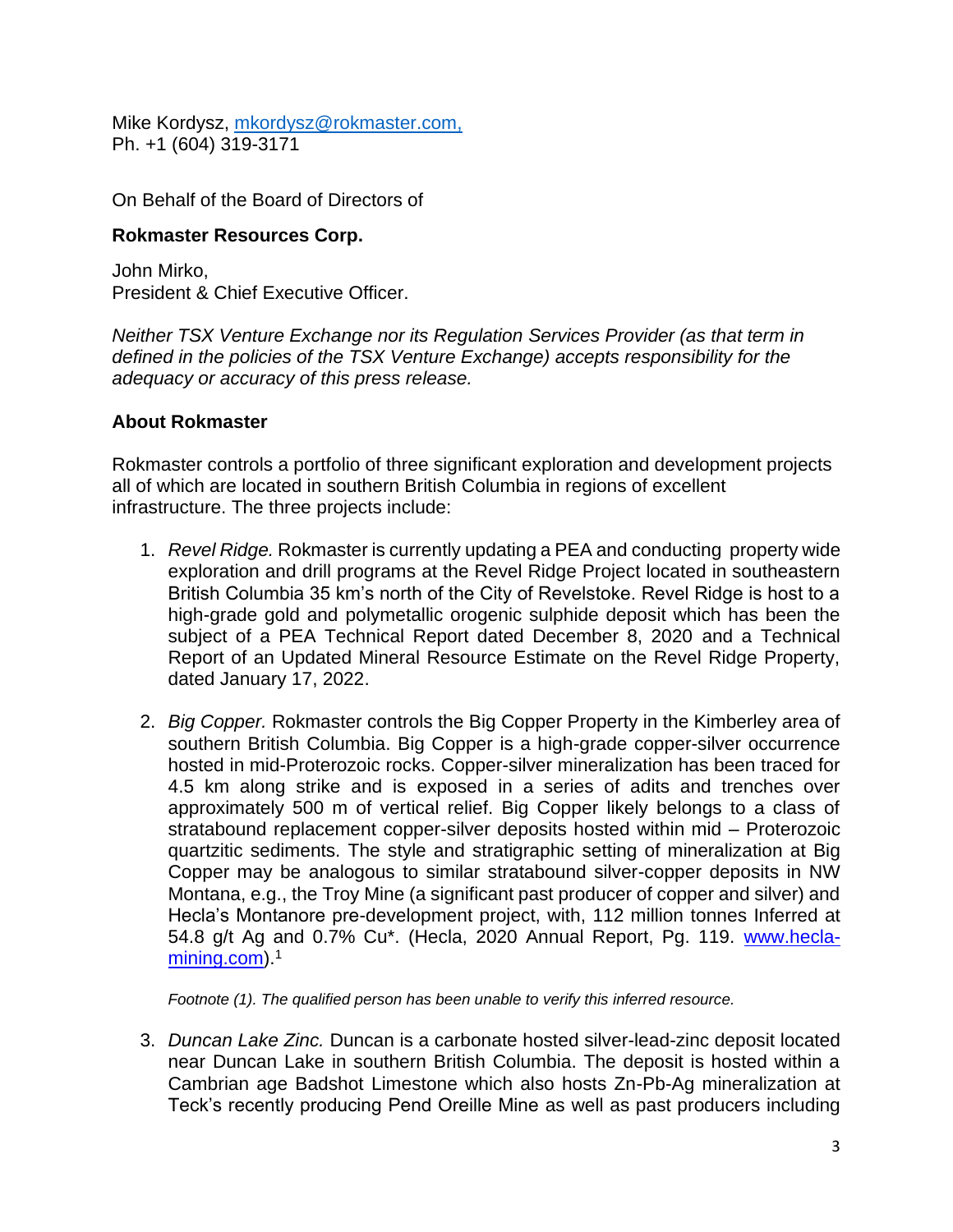the Blue Bell Mine, Reeves MacDonald Mine, Jersey Emerald and HB mines. Mineralization at Duncan Lake forms in the crest and limbs of the regional scale Duncan Lake anticline, where strong zinc-lead +/- silver mineralization has been traced by surface and underground drilling for approximately 2,500 m. At Duncan Lake, Rokmaster will be targeting > 30 Mt of 8-10% Zn,+Pb+Ag. Historical background and a geological synthesis of the Duncan Lake deposit is provided in a NI 43-101 report by *Lane, B., 2018: Technical Report on the Duncan Lake Project.* 

**Quality Assurance/Quality Control.** Dr. Jim Oliver, P. Geo. supervised all aspects of the drilling and sampling undertaken in the 2021 and 2022 underground and surface diamond drill program. All assay samples have been collected from ½ HQ core, sawn with a diamond saw with the sample intervals marked by technical personnel. A full QAQC program using blanks, standards and duplicates was utilized to monitor analytical accuracy and precision. QAQC samples are submitted approximately at every 20th sample, or a minimum of 5% of the total sample stream. Appropriate standards are used to provide quality control information on high grade and medium to low grade samples. A limestone blank is inserted after any sample that has macroscale characteristics of higher-grade mineralization. Duplicate samples are repeat analysis of designated primary sample pulps. The samples were sealed on site and shipped to MSALABS in Langley, British Columbia. MSALABS is an ISO 17025 (Testing and Calibration Laboratory) and an ISO 9001 (Quality Management System) Certified Laboratory. Drill core samples were crushed to 2 mm and a 500-gram sub sample was pulverized with 85% of the sample passing 75 microns. The sub-sample was analysed using a combination of MSALABS FAS211 for Au and ICP–240 (4 acid digestion) for silver, base metals and other trace elements. FAS211 for gold is an ore grade fire assay of a 50 g pulp with an AAS finish with a detection range between 0.01 and 100 ppm). ICP-240 utilizes four acid digestion and provides ore grade analytical data on silver, base metals and 26 other elements.

The technical information in this news release has been prepared in accordance with Canadian regulatory requirements as set out in National Instrument 43-101 and reviewed and approved by Eric Titley P.Geo., who is independent of Rokmaster and who acts as Rokmaster's Qualified Person.

\*(Technical Report and Updated Mineral Resource Estimate of the Revel Ridge Polymetallic Property Revelstoke Mining Division, British Columbia, Canada, William Stone, Ph.D., P.Geo. Fred Brown, P.Geo. Jarita Barry, P.Geo. David Burga, P.Geo. Eugene Puritch, P.Eng., FEC, CET Stacy Freudigmann, P.Eng. F.Aus.IMM. P&E Mining Consultants Inc. Report 411 Effective Date: November 15, 2021 Signing Date: January 17, 2022 filed on SEDAR.)

CAUTIONARY NOTE REGARDING FORWARD LOOKING STATEMENTS: This news release may contain forward-looking information within the meaning of applicable securities laws ("forward-looking